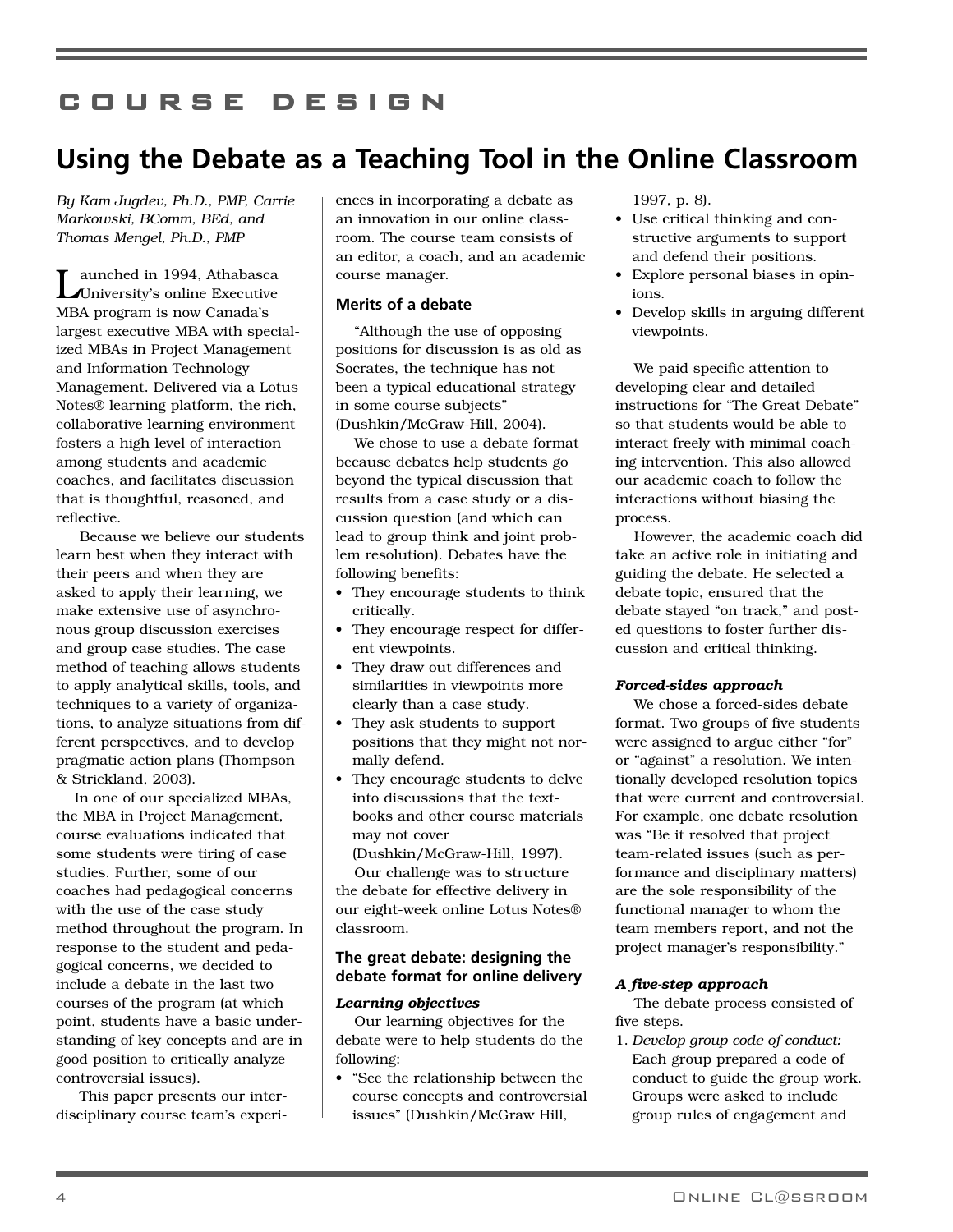processes for effective decision making and conflict resolution in the code of conduct.

- 2. *Develop a position statement:* In a private Lotus Notes® database accessible only to group members, each group developed a formal 1,000-word position statement based on the readings and course material. Students were encouraged to develop up to five convincing arguments for their side. Each group then posted its position in a database accessible to both groups.
- 3. *Develop a rebuttal to other side's position statement:* Each group then studied the position statement posted by the other group and developed a formal 1,000 word rebuttal to it. The rebuttal involved developing clear and logical points that identified and addressed weaknesses in the opposing group's position statement.
- 4. *General discussion:* Once the rebuttals were posted, all members of both groups engaged in a final general discussion on the debate.
- 5. *Peer evaluation:* The students were asked to evaluate the participation of the members of their groups in the debate process.

Steps 1 and 5 are used in all our MBA programs. Both steps are consistently rated as best practices; the group code of conduct allows students to work out roles and responsibilities, and the peer evaluation empowers them to address problematic team dynamics.

# **Grading**

The debate was worth 20 percent of the course grade. Although students were assigned a group mark for the debate, the academic coach

could adjust an individual's grade on the debate based on the peer evaluation.

In marking the position statements and rebuttals, the academic coach focused on how well these submissions:

- used arguments based on logical and relevant material, not simply opinions
- focused on key issues
- challenged flaws in the opposition's arguments and research
- used constructive criticism and rationale
- avoided faulty generalizations, distorted information, or over simplifying issues.

The academic coach was also looking for submissions that were clear, interesting, relevant, well organized, and engaging.

# **Polling feature**

Our academic coach used an innovative way of gathering individual viewpoints on the topic. Following the position statements and rebuttals, the coach was curious as to what students really thought about the resolution, despite the fact that for the debate, they had to argue a specific side. He asked students to anonymously answer two questions in a survey he placed at http://www.surveymonkey.com:

- 1. Which side do you personally support?
- 2. What is your main reason for supporting this side?

While the debate structure forced five students to argue "for" the resolution and five students to argue "against" the resolution, the poll indicated that seven out of the ten students did not support the side they were assigned.

The poll was repeated after students had engaged in the general discussion with additional questions designed to highlight changes of opinion and the related rationale.

- 1. Now that you have engaged in a broader discussion on the topic, have you changed your opinion on the debate?
- 2. If you answered "yes" to the last question, can you outline the main reasons for changing your opinion?

In this second poll, two students indicated that they had significantly changed their minds due to the general discussion. Through the discussion, they were made aware of some points that they had not previously considered, nor been aware of.

While in the course discussed here, the coach used a poll after the debate was over, some of the management-education literature we have read since suggests that a predebate opinion poll might also be useful. In particular, Dushkin/McGraw Hill (1997, p. 7) suggests that "students … have to be aware of their own biases when analyzing arguments. One way to reduce a possible 'sympathetic effect' when considering an argument is to test students on their opinions…before they are discussed.…[This] may well reduce the effects of unconsciously held preconceptions." Dushkin/McGraw Hill goes on to describe how the University of Maryland uses an Opinion-Assessment Pretest in which students have to indicate their opinions on the issues before the debate starts.

#### **Student feedback**

We gathered student feedback